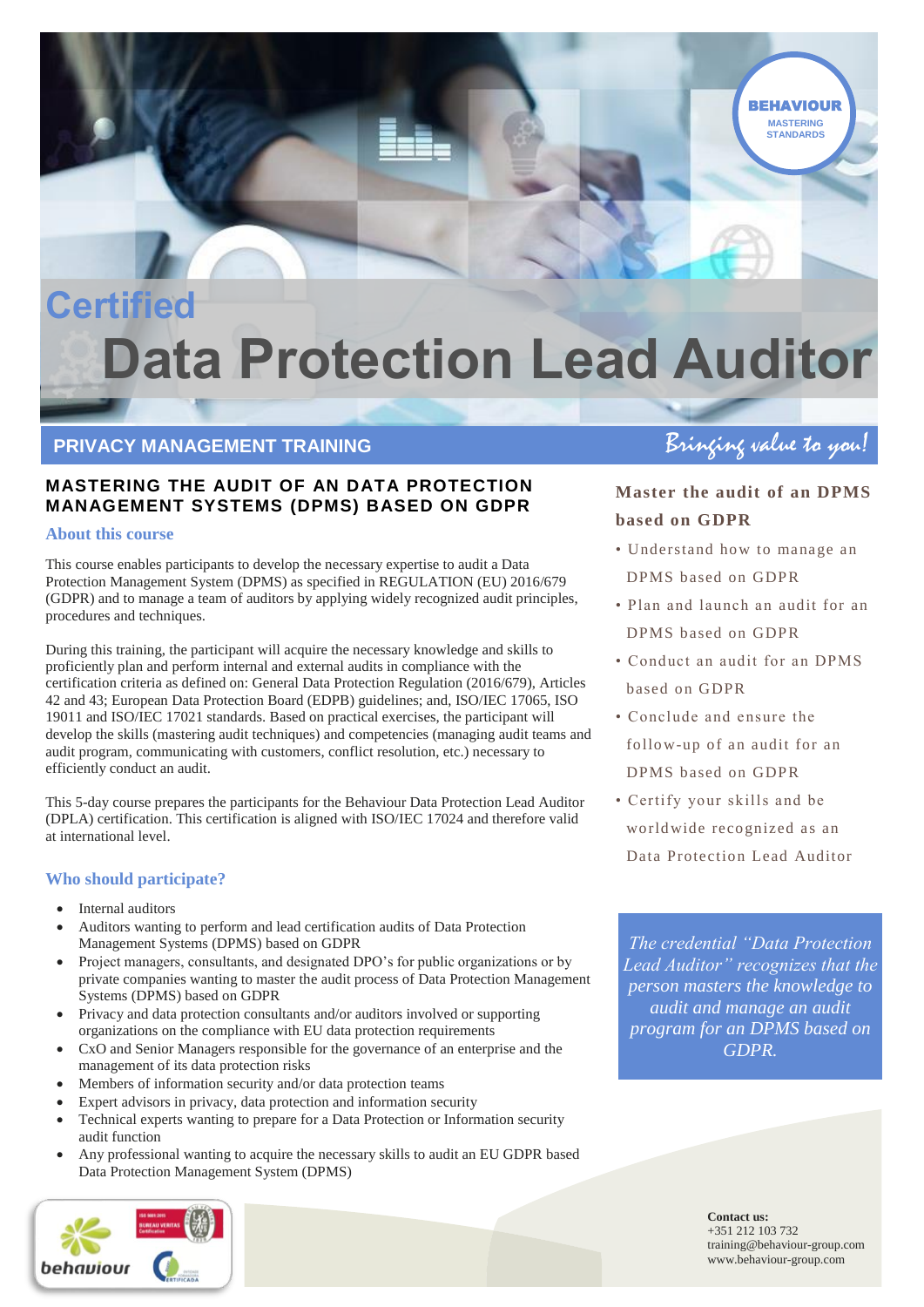

## **Data Protection Lead Auditor**

## **PRIVACY MANAGEMENT TRAINING**

### **MASTERING THE AUDIT OF AN DATA PROTECTION MANAGEMENT SYSTEMS (DPMS) BASED ON GDPR**

### **Learning Objectives**

At the end of the course students should be able to:

- identify and know how to apply the main privacy and data protection concepts and terminology
- understand the main privacy and data protection frameworks, including the details of EU GDPR regulation and the foundations of related data protection frameworks
- understand the roles and responsibilities of the several stakeholders, including the DPO, on the compliance of the GDPR and their involvement on the audit and certification process
- acquire the expertise to perform an DPMS GDPR internal audit following ISO 19011 guidelines
- acquire the expertise to perform an DPMS GDPR certification audit following ISO 19011 guidelines, EDPB guidelines and the specifications of ISO/IEC 17065 and ISO/IEC 17021
- acquire the necessary expertise to manage an DPMS GDPR audit team
- understand the operation of an GDPR conformant data protection management system
- understand the relationship between a Data Protection Management System, including risk management supported by data protection impact assessments (DPIA), controls and compliance with the requirements of GDPR and the different stakeholders of the organization
- improve the ability to analyze the internal and external environment of an organization, its risk assessment / DPIA and audit decision-making
- Acquire the knowledge needed to succeed on the BEHAVIOUR DPLA exam and become a certified Data Protection Lead Auditor (DPLA) professional

### **Course Details**

#### **Day 1: Introduction to privacy and data protection concepts and principles; Privacy and data protection frameworks; Introduction to GDPR the EU data protection framework**

- Course objectives and structure
- Fundamental concepts and principles of privacy and data protection
- Certification process
- Data protection roles and responsibilities
- Privacy and data protection EU and related frameworks
- EU data protection revision drivers and benefits

### **Day 2: EU data protection legislative framework; Audit concepts and principles**

- EU GDPR principles for data processing
- EU data protection for individuals
- EU data protection for organizations
- EU data protection and data transfers outside the EU
- EU data protection bodies
- Fundamental audit concepts and principles

## **How do we do it?**

• This training course is based on both theory and practice sessions with:

**Certified** 

- Lectures illustrated with examples based on real cases
- Practical exercises based on a full case study including role -plays and oral
- presentations
- Review exercises that assist in preparation to the certification exam
- To benefit from the practical exercises, the number of training participants is limited

#### **Day 3: Preparation and launching of an audit; On-site audit activities**

- Audit approach based on evidence and on risk
- Initiating the audit
- Stage 1 documentation audit
- Preparing the stage 2 audit (on-site audit)
- Stage 2 onsite audit
- Communication during the audit
- Audit procedures: observation, document review, interview, sampling techniques, technical verification, corroboration and evaluation

#### **Day 4: Concluding the On-site audit activities and Closing the audit**

- Audit test plans
- Audit findings and drafting non-conformity reports
- Audit documentation and quality review
- Conducting the closing meeting and closing the audit
- Evaluating of action plans by the auditor
- Beyond the initial audit
- Managing an internal audit programme

### **Day 5: Certification Exam**

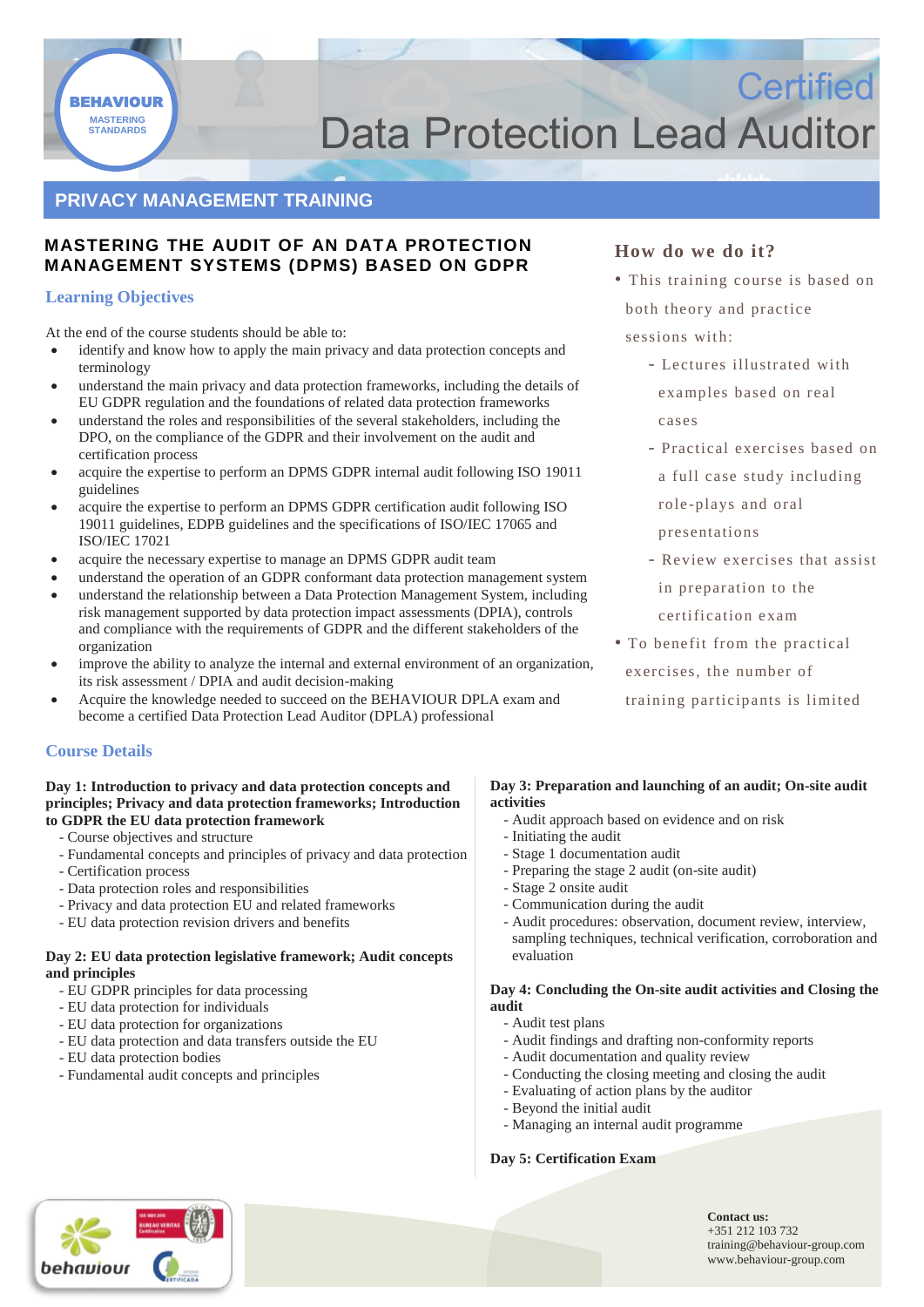

## **Data Protection Lead Auditor**

## **PRIVACY MANAGEMENT TRAINING**

### **MASTERING THE AUDIT OF AN DATA PROTECTION MANAGEMENT SYSTEMS (DPMS) BASED ON GDPR**



### **Prerequisites**

Participants should understand English as the course documentation is in this language.

#### **Exam**

- The "Data Protection Lead Auditor" exam fully covers the following competence domains:
	- Domain 1: Concepts and principles of privacy and data protection
	- Domain 2: EU GDPR and related data protection frameworks
	- Domain 3: Fundamental audit concepts and principles
	- Domain 4: Preparation of an GDPR audit
	- Domain 5: Conducting an GDPR audit
	- Domain 6: Closing an GDPR audit
	- Domain 7: Managing an GDPR audit program
- The "Data Protection Lead Auditor" exam is available in English language.
- Duration: 3,5 hours, passing score 70%.
- This is a two parts exam, with part one being a 40 multiple choice questions (1 hour, closed book) and part two with 10 essay questions (2,5 hours, open book, i.e. the participants can use all the documentation provided during the course).
- The exam result is sent via email to the candidate within two months after the examination, being the exam result graduated in qualitative note: "Pass or Fail".
- In the case of a failure, the result will be accompanied with the list of domains in which you had a mark lower than the passing grade.

If the candidate fails the exam, he is entitled to one free retake within a 12 month period from the initial exam date.

### **General Information**

- Certification fees are included in the examination price
- A student course book containing over 450 pages of information and practical examples will be distributed to participants
- A participation certificate of 32 CPD (*Continuing Professional Development*) credits will be issued to participants

### **What do you achieve?**

• The principal co mpetencies and kno wledge skills needed by the market

**Certified** 

- Ability to proficiently plan and perform audits compliant with the certification process based the Regulation (EU) 2016/679 (GDPR) and considering the European Data Protection Board guidelines;
- Ability to master the audit techniques and to manage (or be part of) audit teams and audit program

## **Values of BEHAVIOUR® Certification**

*The European Best Practices Certification that recognizes your knowledge and skills and boost your professional career''*

### **Benefits of the Certification Program**

- Demonstrate that the certified professional holds defined competencies based on best practices
- Allows employing organizations to make an informed selection of employees or services based on competencies
- Provides incentives to the professional to constantly improve his/her skills and kno wledge
- Serves as a tool for employers to ensure that training has been effective